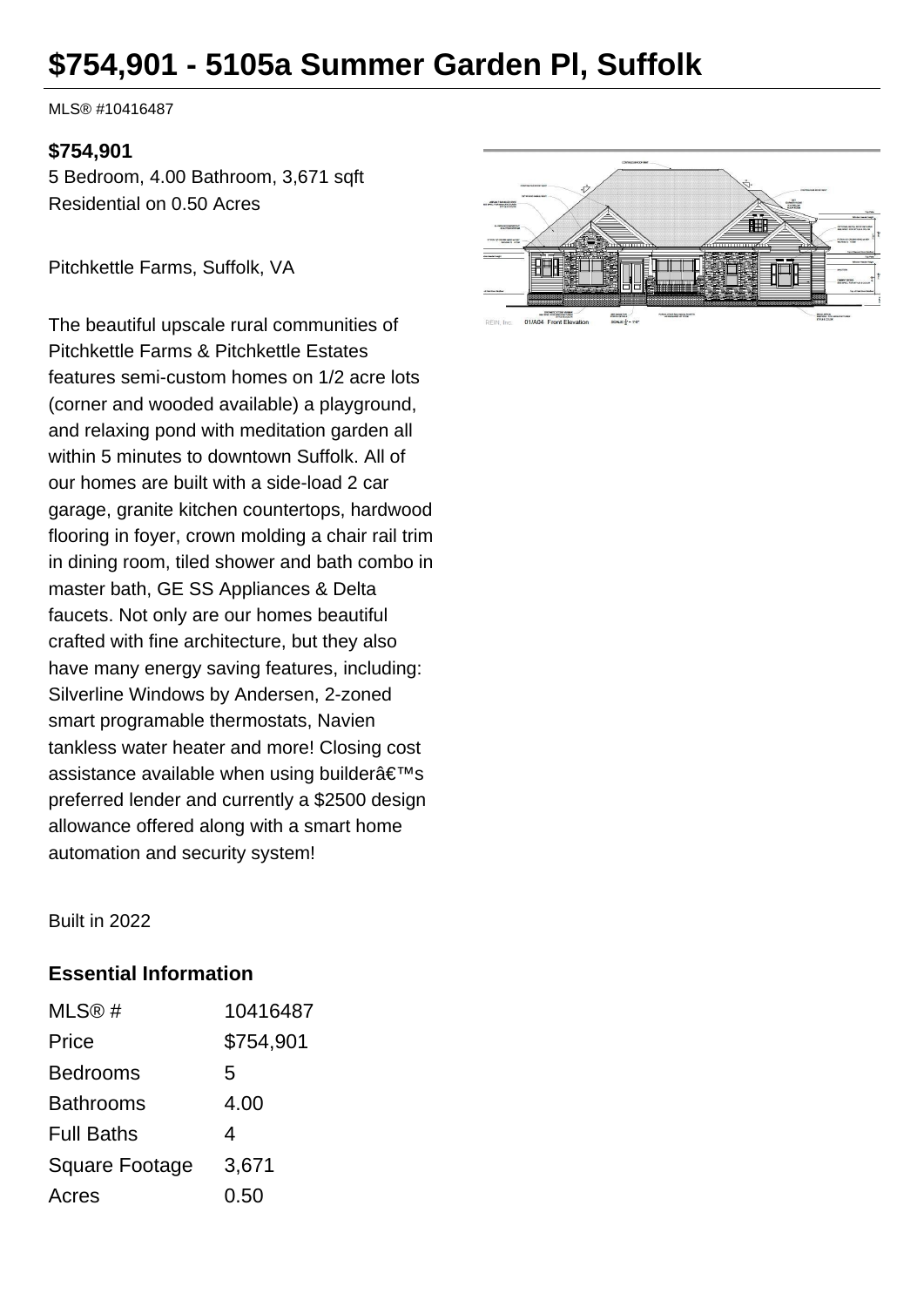| <b>Year Built</b> | 2022                  |
|-------------------|-----------------------|
| <b>Type</b>       | <b>Residential</b>    |
| Sub-Type          | Detached              |
| <b>Style</b>      | Ranch, Traditional    |
| <b>Status</b>     | <b>Under Contract</b> |

# **Community Information**

| Address      | 5105a Summer Garden PI   |
|--------------|--------------------------|
| Area         | <b>Central Suffolk</b>   |
| Subdivision  | <b>Pitchkettle Farms</b> |
| City         | <b>Suffolk</b>           |
| <b>State</b> | VA                       |
| Zip Code     | 23434                    |

# **Amenities**

| Amenities  | Playgrounds, Ground Maint |
|------------|---------------------------|
| Parking    | Garage Att 2 Car          |
| Waterfront | Not Waterfront            |
| Pool       | No Pool                   |

#### **Interior**

| <b>Interior Features</b> | Fireplace Gas-natural, Walk-In Attic, Walk-In Closet                       |
|--------------------------|----------------------------------------------------------------------------|
| Appliances               | Dishwasher, Disposal, Dryer Hookup, Microwave, Gas Range, Washer<br>Hookup |
| Heating                  | Forced Hot Air, Heat Pump, Natl Gas                                        |
| Cooling                  | Central Air, Heat Pump                                                     |
| Fireplace                | Yes                                                                        |
| # of Fireplaces          | 2                                                                          |
| # of Stories             | 2                                                                          |

#### **Exterior**

| Exterior                       | Stone, Fiber Cement    |
|--------------------------------|------------------------|
| <b>Exterior Features</b> Patio |                        |
| Roof                           | <b>Asphalt Shingle</b> |
| Foundation                     | Slab, Other            |

### **School Information**

| Elementary | <b>Elephant's Fork Elementary</b> |
|------------|-----------------------------------|
| Middle     | King's Fork Middle                |